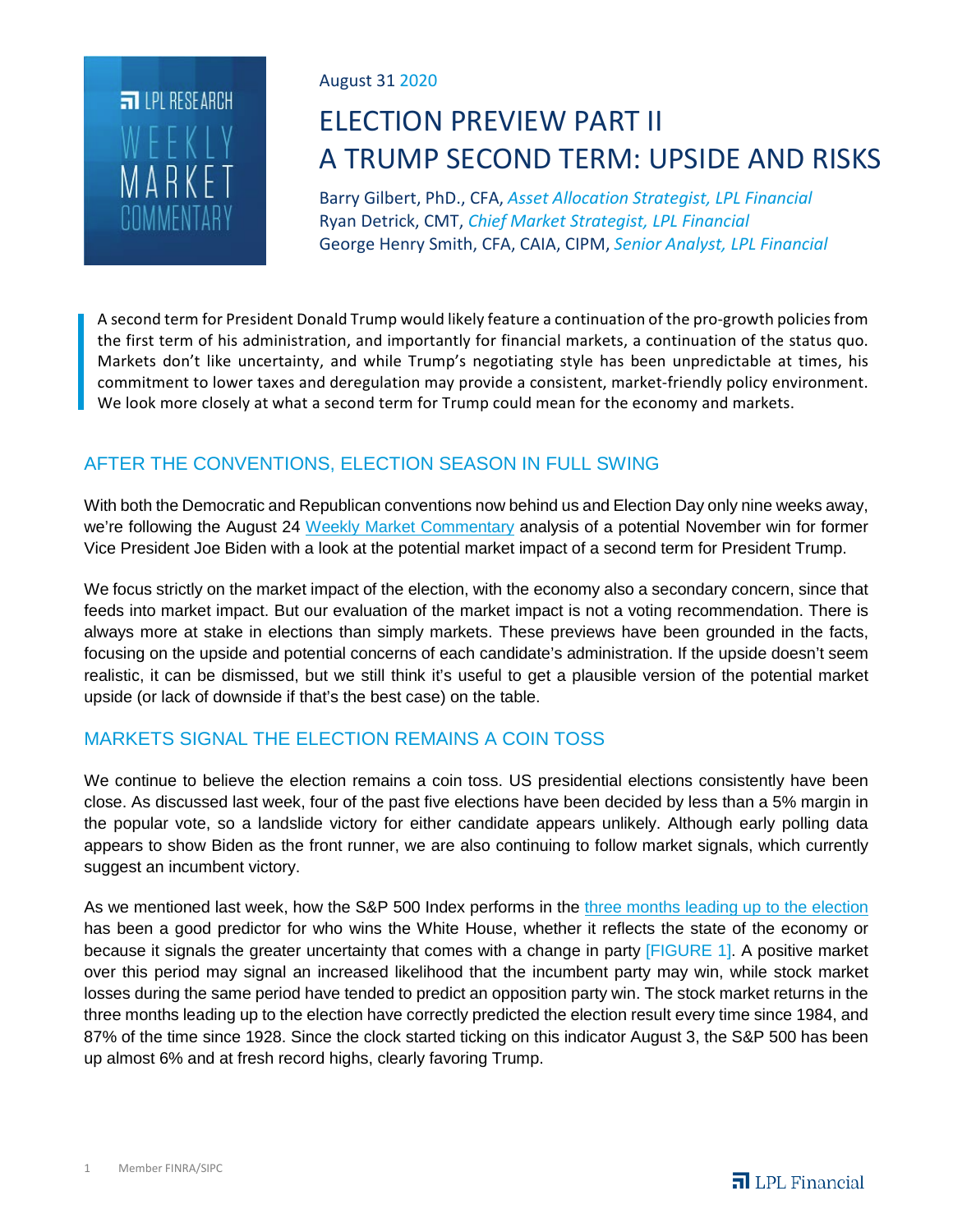## STOCK PERFORMANCE AHEAD OF THE ELECTION COULD SIGNAL THE OUTCOME

WMC



All indexes are unmanaged and cannot be invested into directly. Past performance is no guarantee of future results.

The modern design of the S&P 500 Index was first launched in 1957. Performance before then incorporates the performance of its predecessor index, the S&P 90.

One historical economic signal that Trump would have to overcome in his bid for reelection would be the impact of this year's COVID-19-lockdown recession and the fact that this occurred so close to Election Day. History has shown that when a recession has occurred during the two years before the election, the incumbent president has tended to lose. If there were no recession during that time, the incumbent tended to win.

In fact, the economy incredibly has predicted the winner of every presidential election going back to President Calvin Coolidge, when he won despite a recession within two years of the election. But Coolidge inherited a recession when President Warren Harding passed away, and by the time people voted in November 1924, the Roaring '20s had started to take hold and the economy was strong again. The unique circumstances around this year's pandemic seem to add plausibility that this could be the first time in almost 100 years that this signal may be wrong—especially if the stock market and economy continue to recover between now and Election Day.

## A TRUMP WIN MAKES A DIVIDED CONGRESS APPEAR LIKELY

If Trump wins reelection, the Republicans very likely may hold their Senate majority. Many key Senate races are currently little more than toss-ups, but in an environment where Trump would get enough electoral college votes for a victory, it seems unlikely that the Democrats would flip enough seats—they would need four—to take the Senate.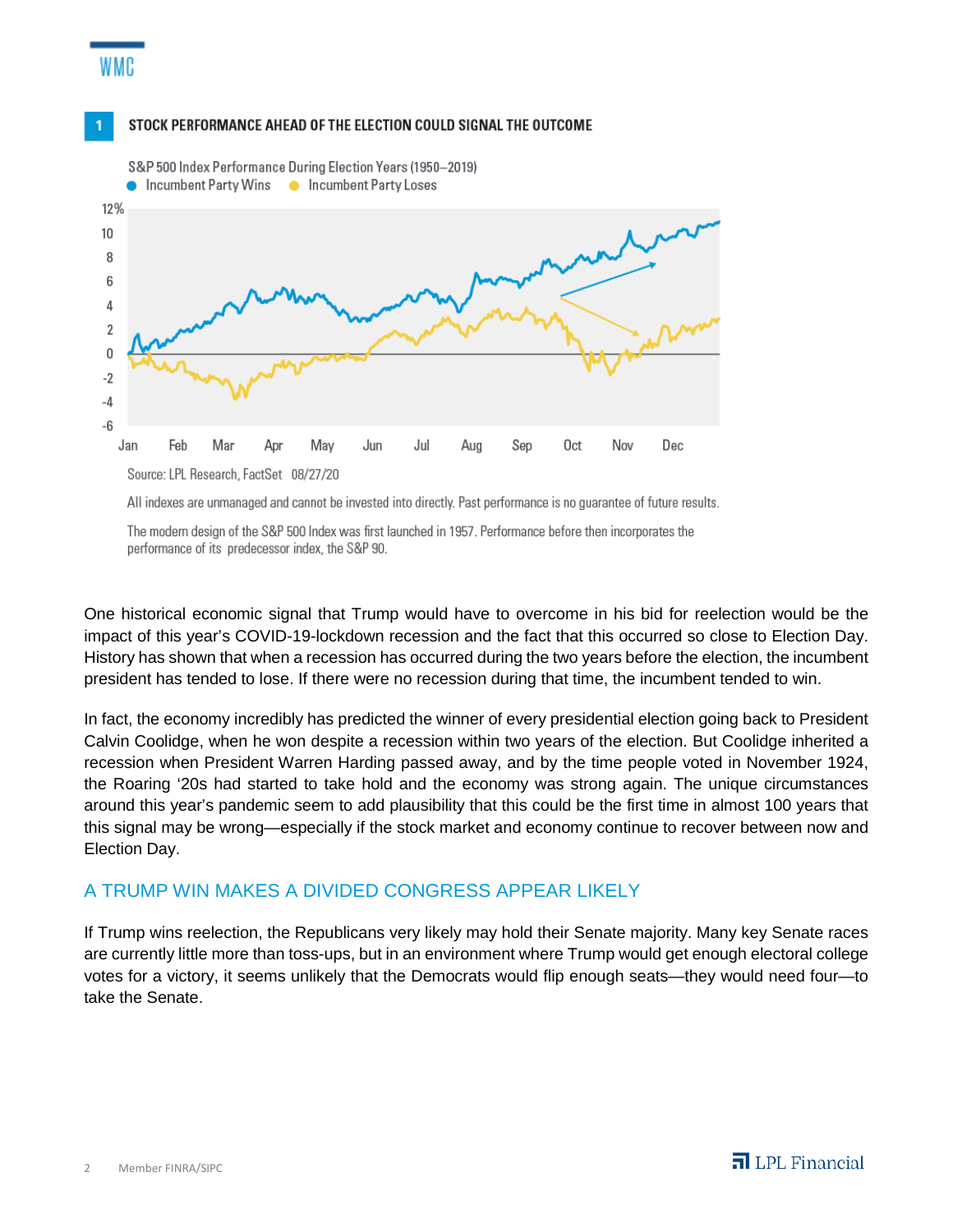

#### HISTORICALLY, A SPLIT CONGRESS HAS BEEN POSITIVE FOR STOCKS



All indexes are unmanaged and cannot be invested into directly. Past performance is no quarantee of future results. The modern design of the S&P 500 stock index was first launched in 1957. Performance back to 1950 incorporates the performance of predecessor index, the S&P 90.

A Trump win, with Republicans holding the Senate and the Democrats keeping control of the House, would leave us with a divided Congress. A split Congress historically has been better for stocks, which tend to like checks and balances to make sure one party doesn't have too much sway [FIGURE 2].

## WHAT TO EXPECT FROM A TRUMP SECOND TERM—TAXES

With the *Tax Cuts and Jobs Act of 2017* (TCJA), the Trump administration lowered the corporate tax rate, small business tax rates, and rates for individual taxpayers, which had a positive impact on consumer spending and corporate profits, and helped support markets. We generally would expect more of the same in a potential second term for Trump.

#### **Business taxes:**

• **No increases on the horizon.** Given the economic climate of a post-COVID-19 lockdown world, there appear to be no real prospects that a Trump administration would consider rolling back any of the tax cuts it has implemented. The clarity that Trump's reelection would bring to the issue of tax rates could encourage businesses to make plans for the future and allow time for them to reap the expected productivity benefits from capital investments. A second Trump administration likely would continue to promote a business-friendly, low-tax environment, allowing businesses some leeway to get back on their feet after the impacts of COVID-19. This is true for small businesses in particular—they may not be in the S&P 500, but they're still the heart and soul of the economy.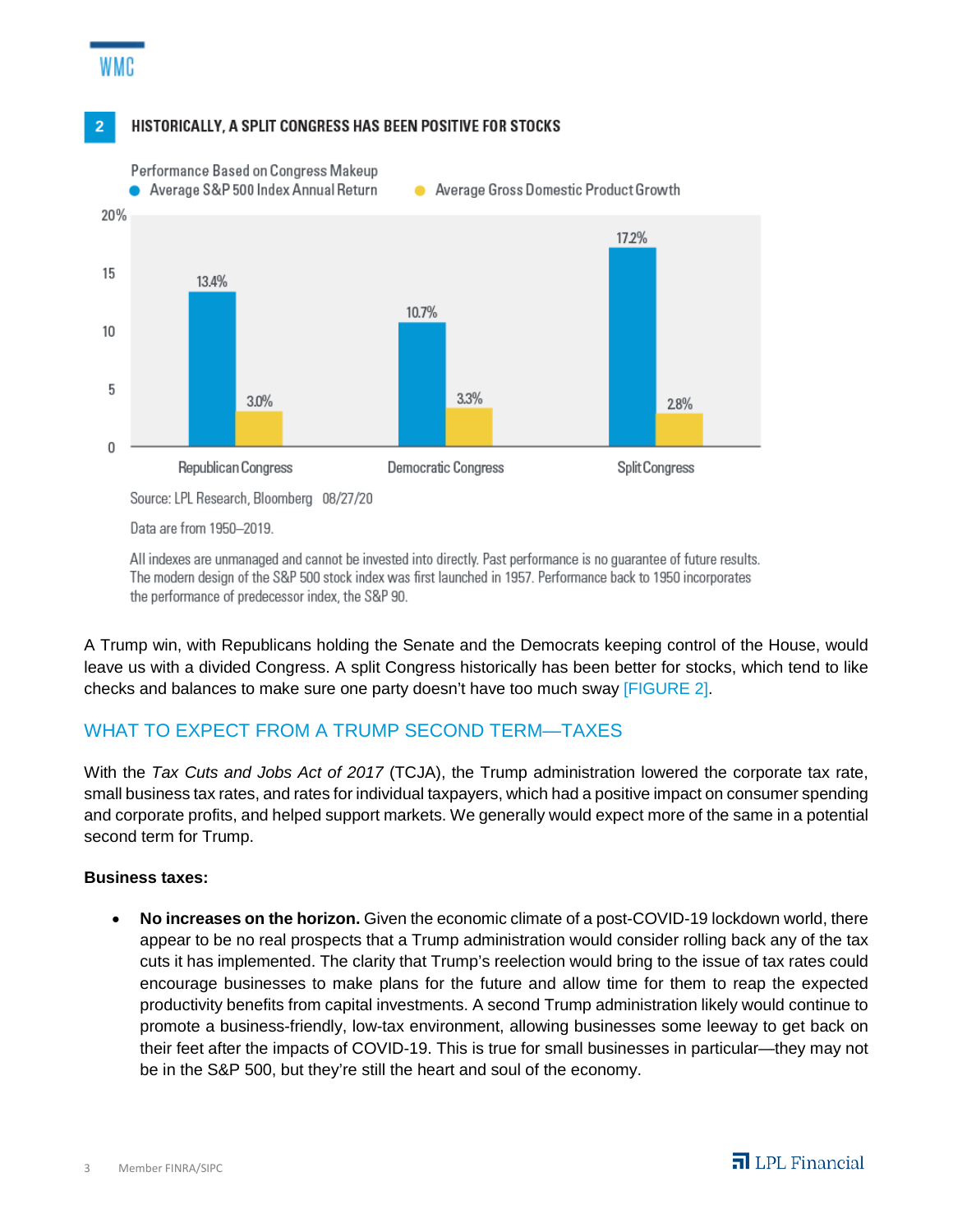- **Action required to stop rollbacks.** While most of the cuts to corporate taxes passed in the TCJA were permanent, some smaller areas of the tax cuts will phase down or expire during the next administration. Action will be needed by the sitting president to extend these areas, which include accelerated deductions for research and development costs and full expensing for short-lived business investments.
- **"End our reliance on China."** Trump's agenda includes a bid to use taxes to promote reducing the US economy's reliance on China through a "Made in America" tax credit—credits for companies that bring jobs back to the United States—and allowing 100% expensing for certain industries like pharmaceuticals and robotics that bring manufacturing back to the United States.
- **Expanding "Opportunity Zones."** Created as part of the TCJA, opportunity zones were designed to bring investment to economically distressed parts of the United States through capital gains tax relief.

#### **Personal taxes:**

• Unspecified individual income tax cuts appear to be on the agenda, but there are no further details beyond "cut taxes to boost take-home pay" that is mentioned in Trump's 2020 campaign agenda. Trump seems likely to address the fact that the temporary individual tax cuts, the increase to the standard deduction, and expanded child tax credit that were implemented as part of the TCJA will all expire in 2026.

## WHAT TO EXPECT FROM A TRUMP SECOND TERM—(DE) REGULATION

Deregulation has been a priority for the Trump administration, particularly in the financial services and energy sectors, and one that we fully expect to continue in a potential second term. However, the impact of deregulation has not been reflected in relative sector performance in the S&P 500. That doesn't mean deregulation wasn't economically supportive—only that the policy impact was overwhelmed by broader economic forces.

- **Small business implications**. Increased regulation tends to be more damaging for small businesses than the large publicly traded companies that make up major stock indexes. In fact, large companies sometimes benefit from regulations at the expense of small companies because of their ability to scale their regulatory response. Small business confidence picked up substantially with Trump's election, according to the National Federation of Independent Business' Small Business Optimism Index. This measure had been increasing since the financial crisis in 2008–09, but immediately following Trump's election, it jumped to multi-decade highs and maintained those levels until the pandemic hit. Whether Trump can inspire a recovery to previous levels will be a stern test in a second term that's still likely to be dominated by COVID-19 and the devastating effects that it has had, especially on small businesses.
- **Immigration policy**. This has been an area where the Trump administration has increased regulatory costs, which are likely to continue into a second term. Stricter polices and enforcement have reduced labor flexibility for businesses and shrunk the available labor pool, especially for specialized skills. A new campaign pledge to prohibit American companies from replacing US citizens with lower-cost international workers may exacerbate this.

## WMC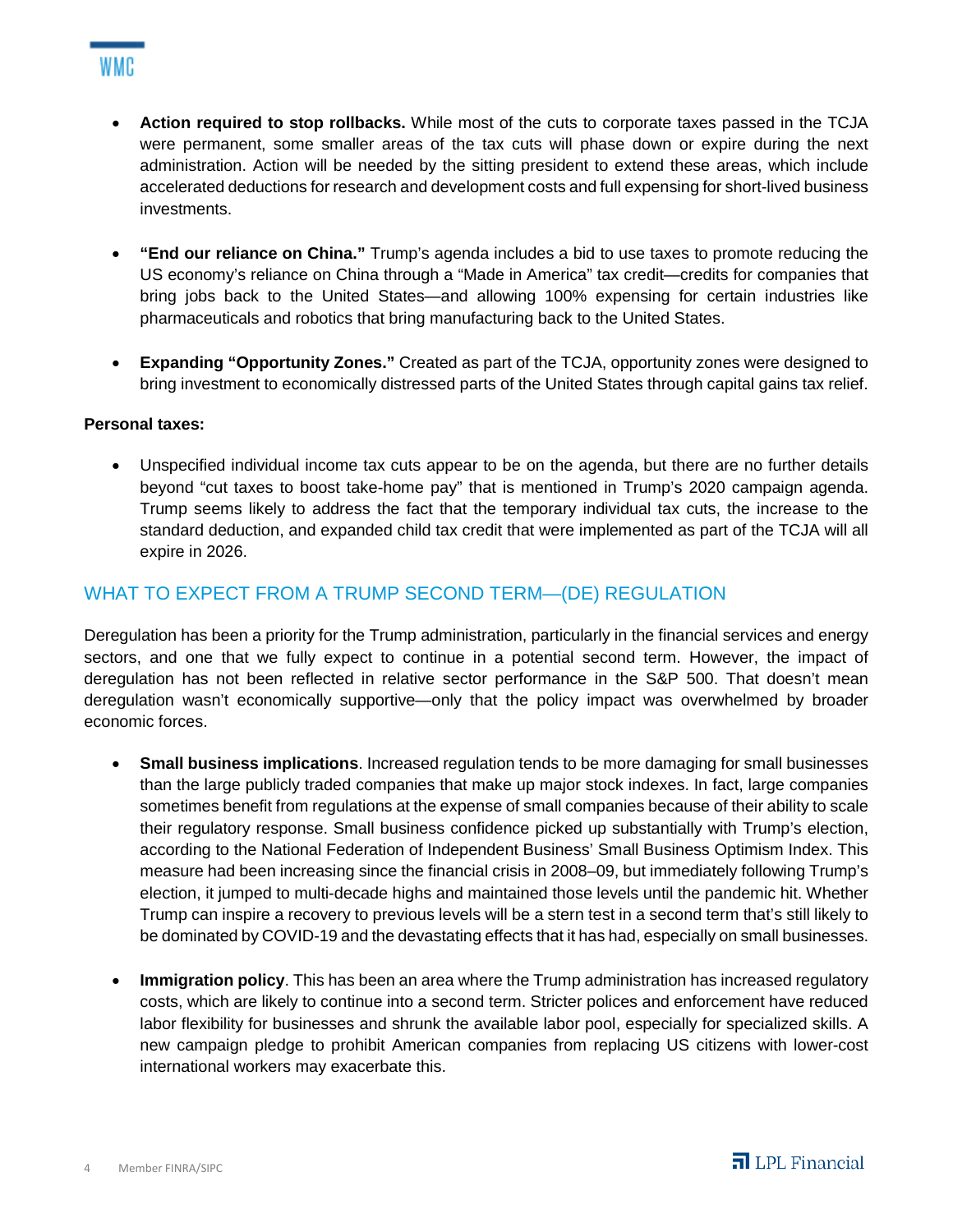- **Energy regulation**. Support for energy companies and specifically fossil fuels appears to be an ongoing objective for Trump, and he has pledged to "Continue Deregulatory Agenda for Energy Independence" under the aim of creating jobs. Most companies in this sector, excluding those in renewable energy, will likely benefit from a Trump victory.
- **Healthcare.** As mentioned in last week's commentary, healthcare receives a lot of attention during campaign seasons because it is very policy-sensitive and, of course, widely used. In this area, Trump versus Biden may be a push. While not going quite as far as Biden, Trump has included policy pledges to lower health insurance premiums, end surprise billing, cover all pre-existing conditions, and lower drug prices. We would not expect a "Medicare For All" policy under any political scenario, though a Trump victory would take an expansion of the Affordable Care Act off the table.

## WHAT TO EXPECT FROM A TRUMP SECOND TERM—JOBS

President Trump's number-one point on his policy plans for his second term is to "create 10 million new jobs in 10 months." In the post-COVID-19 economy, this is likely to be a heavy lift, but it appears he is hoping to achieve this through some of the policies previously highlighted that are aimed at bringing jobs back to the United States.

Trump's policies may have had a profound effect during his first term on the prime-age labor-force participation rate among people aged 25 to 54. This had been on a steady decline from around 84% at the time of the dotcom bubble to under 81% just before Trump took office. During his first term and up until the COVID-19-related lockdowns, this number steadily increased up to a 12-year high of over 83% (US Bureau of Labor Statistics). How quickly this statistic recovers after being decimated by the effects of COVID-19, and whether the president is able to continue implementing policies that bring new people into the work force, could be important factors in the recovery, as this represents the relative amount of labor resources available for the production of goods and services in our consumption-based economy.

## WHAT TO EXPECT FROM A TRUMP SECOND TERM—TRADE

The primary market risk from a Trump reelection likely comes from a reescalation of the trade dispute with China. The Trump administration will likely continue to be tough on China and our other primary trading partners. Even with a divided Congress, this is an area where the president has a lot of power to implement policy changes.

- **China**. Despite China-related trade uncertainty weighing on the business environment, even pre-COVID, the decoupling of the US-China trade relationship appears to still be high on the agenda for Trump with the "Reduce our reliance on China" campaign goal. The business impact for companies with large revenue and/or supply chain exposure to China could depend on how aggressively this policy is pursued. Disputes such as Huawei's part in global 5G networks and Chinese access to US semiconductor technology may be just the beginning.
- **European Union (EU)**. Tensions have been building recently with the EU, and in the event of a Trump win, these could come to a head over a number of issues that at present appear to be in a holding pattern pending the result of November's election. Most notable flash points appear to be digital EU taxes on US companies, retaliatory tariffs on EU products, and EU auto imports to the United States.

## WMC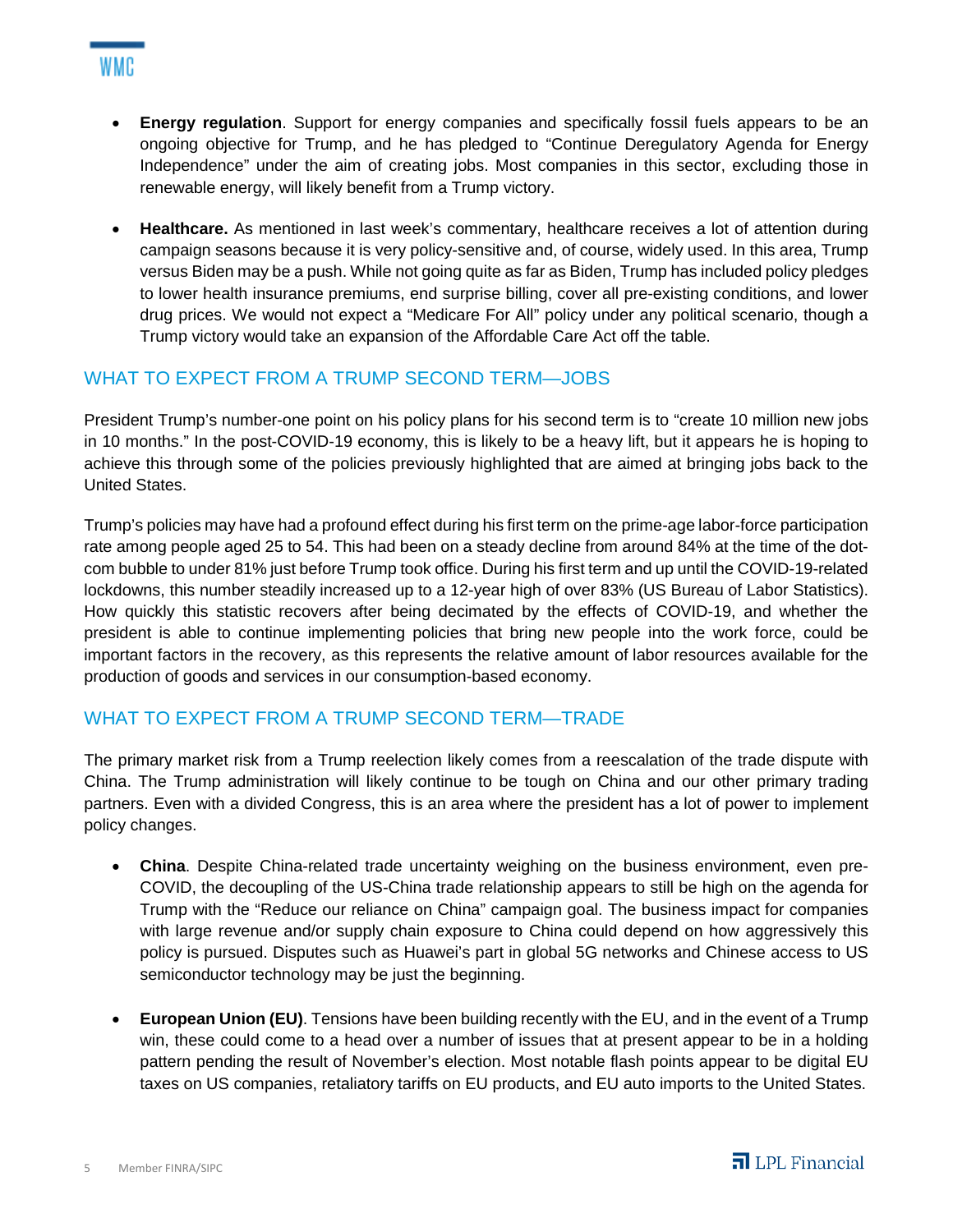• **US companies with international employees.** In the past week, Trump has said that he would impose new taxes on US companies if they refuse to bring jobs back to the United States from other countries. Little detail has been provided as to how this system would work, so this uncertainty could be a headwind for companies with large international workforces and global supply chains.

## WHAT TO EXPECT FROM A TRUMP SECOND TERM—INITIATIVES AND GOVERNANCE

- **Infrastructure.** "Build the World's Greatest Infrastructure System" is the lofty goal laid out in Trump's reelection plan. He plans to do this through \$1 trillion in total infrastructure spending over 10 years, a promise made during his inaugural 2016 campaign. Funds seem to be destined for roads and bridges but also 5G wireless infrastructure and rural broadband, although some Republican members of Congress appear to be baulking at adding this expense to the already costly COVID-related stimulus.
- **COVID-related fiscal stimulus.** As negotiations on a second COVID-related economic stimulus relief package appear to be at a stalemate on Capitol Hill, Trump has indicated his desire to move forward by signing a number of executive orders that address some small areas of the overall package, such as a temporary payroll tax deferral for lower income taxpayers, continued federal government contribution to extended unemployment benefits—albeit at a reduced rate—and some student loan payment deferrals. Congressional negotiations are ongoing to address the much wider scope of potential stimulus that could exceed \$1 trillion.

## **CONCLUSION**

WMC

Our analysis suggests the 2020 presidential race will be close. If the economy continues to open up, there is more progress on a vaccine, and unprecedented stimulus continues to drive asset prices higher, Trump could surprise the pollsters again and stay in the White House. A weakening economy or stock market losses between now and Election Day would likely favor Joe Biden. Importantly, regardless of who's ultimately declared the winner, markets historically have had no clear preference for one party or the other. Nevertheless, continuity on taxes and regulation if Trump were reelected would likely at least be market neutral with strong potential to be market positive if not offset by the impact of trade.